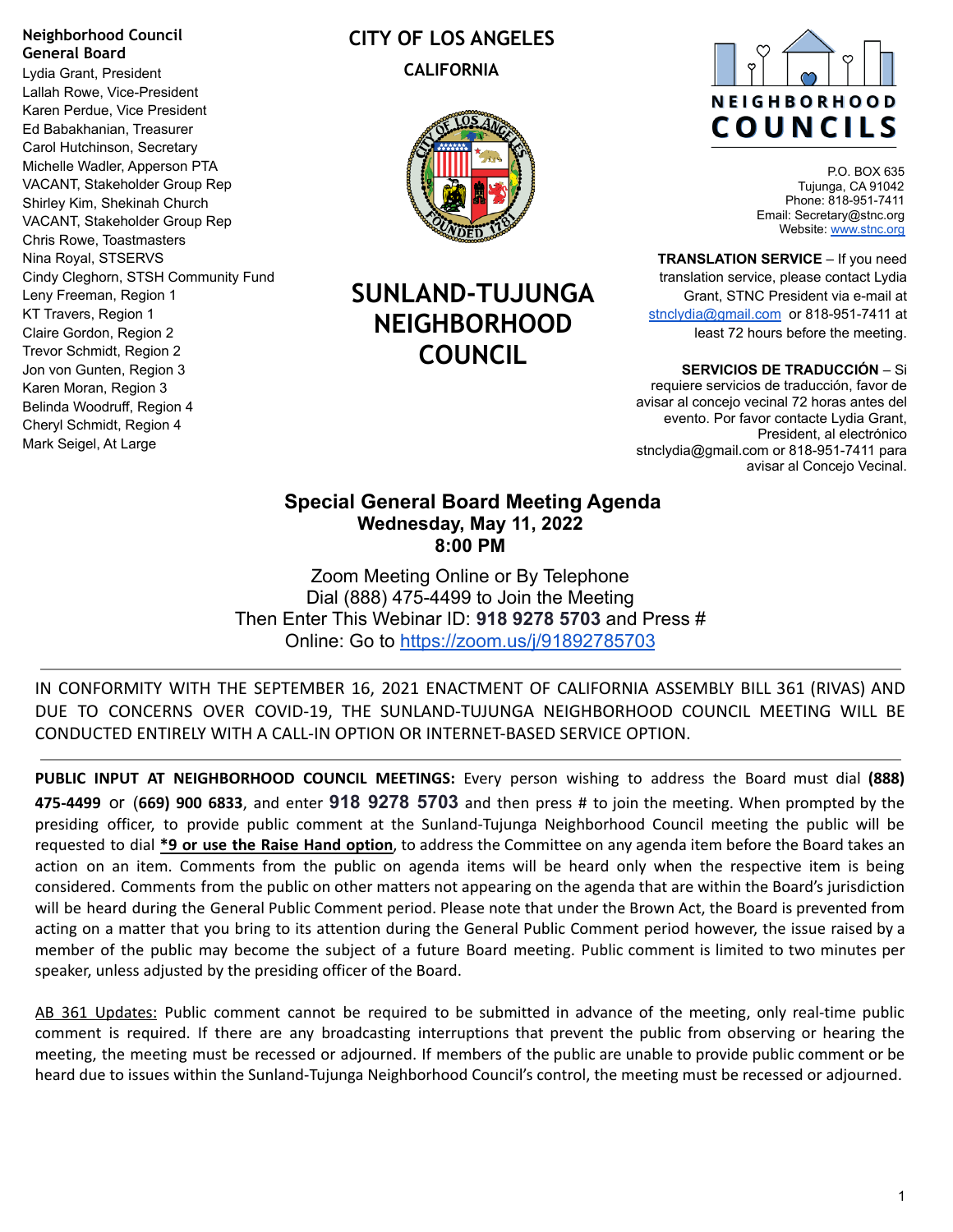*The Neighborhood Council system enables meaningful civic participation for all Angelenos and serves as a voice for improving government responsiveness to local communities and their needs. We are an advisory* body to the City of Los Angeles, comprised of stakeholder volunteers who are devoted to the mission of *improving our communities.*

Unless otherwise specified, all items on the meeting agenda are for Discussion and Possible Action and may be taken out of order at the discretion of the President. This is an online virtual meeting, please understand that *there may be some connection delays from time to time.*

- 1. Call to Order Lydia Grant, President
- 2. Roll Call Carol Hutchinson, Secretary

3. Motion that STNC Sponsor up to \$3,000 for Outreach and Participation in the 4th of July Parade to the Sunland Tujunga Shadow Hills Rotary

4. Adjourn

**THE AMERICAN WITH DISABILITIES ACT** As a covered entity under Title II of the Americans with Disabilities Act, the City of Los Angeles does not discriminate on the basis of disability and upon request will provide reasonable accommodation to ensure equal access to its programs, services, and activities. Sign language interpreters, assisted listening devices, or other auxiliary aids and/or services may be provided upon request. To ensure availability of services, please make your request at least 3 business days (72 hours) prior to the meeting by contacting Lydia Grant, STNC President at 818-470-6629.

**PUBLIC ACCESS OF RECORDS** – In compliance with Government Code section 54957.5, non-exempt writings that are distributed to a majority or all of the board in advance of a meeting may be viewed at our website: www.stnc.org or at the scheduled meeting. In addition, if you would like a copy of any record related to an item on the agenda, please contact **Carol Hutchinson, Secretary, at email**: secretary@stnc.org.

**PUBLIC POSTING OF AGENDAS** – Neighborhood Council agendas are posted for public review as follows:

\* **NORTH VALLEY NEIGHBORHOOD CITY HALL**,7747 Foothill Blvd, Tujunga, CA 91042

\* www.stnc.org

\* You can also receive our agendas via email by subscribing to L.A. City's Early Notification System at https://www.lacity.org/subscriptions

**NOTICE TO PAID REPRESENTATIVES -** If you are compensated to monitor, attend, or speak at this meeting, City law may require you to register as a lobbyist and report your activity. See Los Angeles Municipal Code §§ 48.01 et seq. More information is available at ethics.lacity.org/lobbying. For assistance, please contact the Ethics Commission at (213) 978-1960 or ethics.commission@lacity.org

**RECONSIDERATION AND GRIEVANCE PROCESS** - For information on the STNC's process for board action reconsideration, stakeholder grievance policy, or any other procedural matters related to this Council, please consult the Sunland-Tujunga Neighborhood Council Bylaws. The Bylaws are available on our website www.stnc.org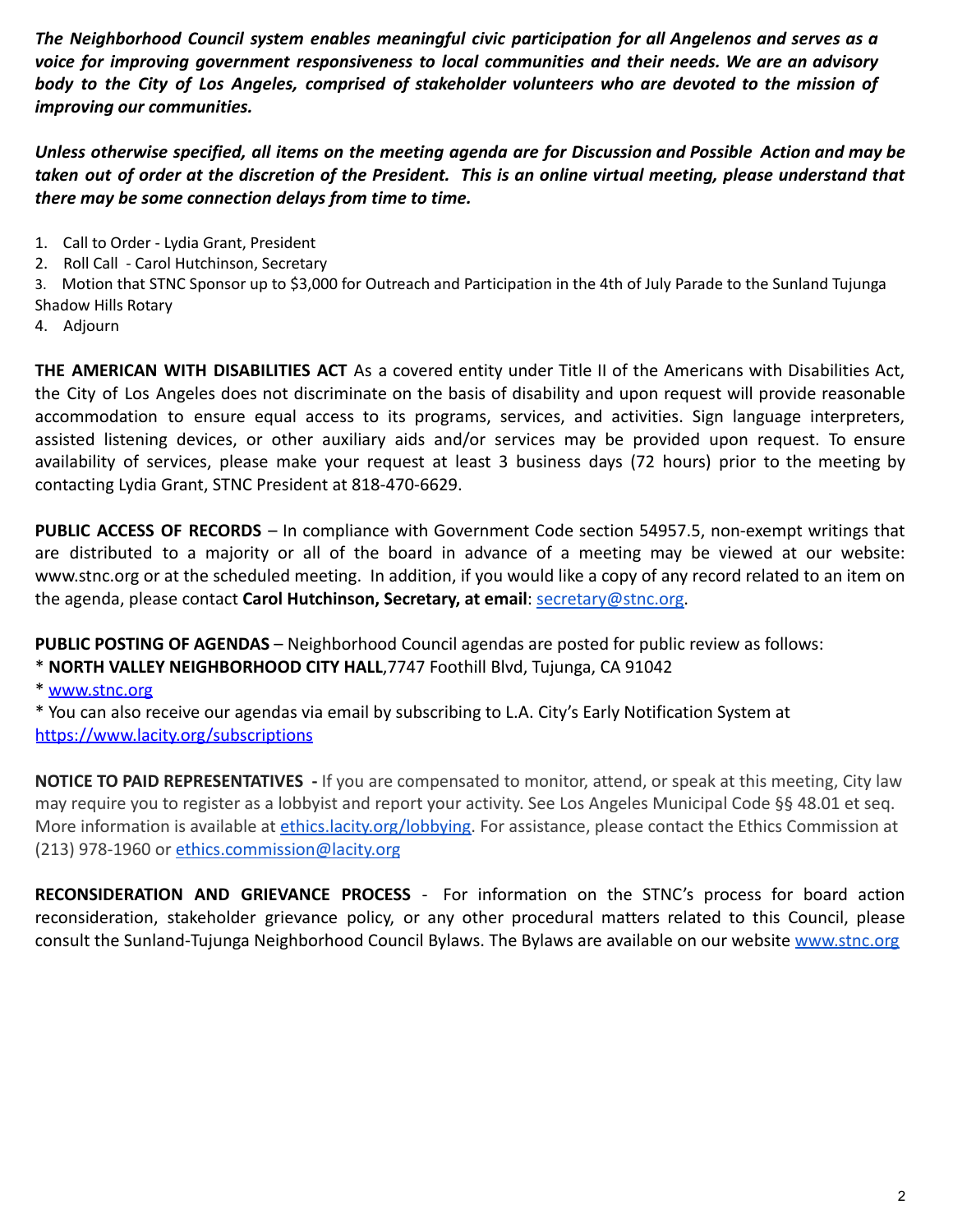#### *Representatives of LAPD, Local Schools, City, County, State, Federal - updated February 2022*

Foothill LAPD Commanding Officer/Captain Johnny Smith 818-756-8861 - [30339@lapd.](mailto:30339@lapd.lacity.org)lapd.online

Foothill Community Sgt. Jesse Ojeda - 818-756-8866 - 33272@lapd.online

SENIOR LEAD OFFICERS - TUJUNGA SLO: Gloria Caloca: 818-634-0754; [35755@l](mailto:35755@lapd.lacity.org)apd.online

SUNLAND SLO: Violet Potter: 818-634-0705; [35464@lapd.o](mailto:35464@lapd.lacity.org)nline

Encourage victims you speak with to formally report every crime. Minor crimes can be reported online at <https://www.lapdonline.org/file-a-police-report/> If an officer on-scene refuses to write a report of an actual crime, request a Supervisor. Call 911 for emergencies and crimes in progress. Call LAPD Dispatch-877-ASK-LAPD-for everyday matters. Email Councilwoman - [councilmember.rodriguez@lacity.org](mailto:councilmember.rodriguez@lacity.org) if you like, or don't like, the laws she supports and voted for. Please suggest city legislation you think should exist or be annulled.

City Council District 7- Monica Rodriguez –Eve Sinclair 818-352-3287 - Area Director [Eve.Sinclair@lacity.org](mailto:Eve.Sinclair@lacity.org) *The Sunland-Tujunga Field Office is now located in Pacoima at 13520 Van Nuys Bl., Pacoima 91331. The Sunland-Tujunga office has not yet been opened to the public due to COVID-19. The Sunland-Tujunga CD7 Field Deputy is Office staff Delilah Shahbazian at 818-352-3287 or [Delilah.Shahbazian@lacity.org](mailto:Delilah.Shahbazian@lacity.org) CD7 Planning Deputy Dominick Ortiz [dominick.ortiz@lacity.org](mailto:dominick.ortiz@lacity.org) & Anissa Raja [anissa.raja@lacity.org](mailto:anissa.raja@lacity.org)*

LA Mayor Garcetti–Michelle Vergara, East Valley Rep - [Michelle.Vergara@LACity.org](mailto:Michelle.Vergara@LACity.org)

LA City Attorney Mike Feuer - Neighborhood Prosecutor Mark Ross 213-978-8100 -- [mark.ross@lacity.org](mailto:mark.ross@lacity.org)

LA City Controller Ron Galperin - 213-978-7200 - [controller@lacity.org](mailto:controller@lacity.org)

LAUSD Kelly Gonez (District 6) – Michael Menjivar 213-241-6388 [michael.menjivar@lausd.net](mailto:michael.menjivar@lausd.net)

Congressman Adam Schiff (District 26) (818) 450-2900 [Theresa.lamb.simpson@mail.house.gov](mailto:Theresa.lamb.simpson@mail.house.gov)

LA County Supervisor Kathryn Barger 818-993-5170-Jason Maruca, Asst. Field Deputy: [JMaruca@bos.lacounty.gov](mailto:JMaruca@bos.lacounty.gov)

CA State Senator Anthony Portantino (District 25) - 818-409-0400 - Declan Floyd: [Declan.Floyd@sen.ca.gov](mailto:Declan.Floyd@sen.ca.gov)

CA Assembly Member Luz Rivas (Dist.39) - Mary Jerejian 818-504-3911 mary.jerejian@asm.ca.gov

Sunland-Tujunga Library - Ardem Tajerian, Senior Librarian - 818-352-4481 - [tajerian@lapl.org](mailto:tajerian@lapl.org)

LADWP - Christina Holland, Community Affairs, (213) 367-1076, [christina.holland@ladwp.org](mailto:christina.holland@ladwp.org)

Friendship Line for Aging Adults - Call anytime 24/7 1-888-670-1360

GANGS-DRUGS: Frank Kryshak, email: 27701@lapd.online (Gang Enforcement Detail)

NARCOTICS, Det. Travis Coyle, 818-834-3136; 33128@lapd.online

TRAFFIC ISSUES: Officer Joel Flores 818-644-8142 - Valley Traffic

DONE - **[New 1-28-22]** Raul Preciado, NEA, [Raul.Preciado@lacity.org](mailto:Raul.Preciado@lacity.org) - (213) 978-1551 Vanessa Serrano, Director of Civic Leadership - 818-374-9889 - [vanessa.serrano@lacity.org](mailto:vanessa.serrano@lacity.org)

BONC Commissioner - Quyen Vo-Ramirez, North Valley Commissioner - [quyen.vo-ramirez@lacity.org](mailto:quyen.vo-ramirez@lacity.org)

Mission College – Olivia Sanchez Ayala, 818-364-7795, sancheo@lamission.edu

Sunland Elementary School – Principal John Graham - [Jmg8758@lausd.net](mailto:Jmg8758@lausd.net) (818) 353-1631

Sunland-Tujunga Community of Schools - Carmina Nacorda, COS Admin - (818) 252-5400 - [SunlandTujungaCoS@lausd.net](mailto:SunlandTujungaCoS@lausd.net)

Apperson Street School – Principal Rene Chavez 818-353-5544 - 10233 Woodward, Sunland

Diana Gutierrez, Greater L.A. County Vector Control District 562-944-9656 [dgutierrez@glacvcd.org](mailto:dgutierrez@glacvcd.org)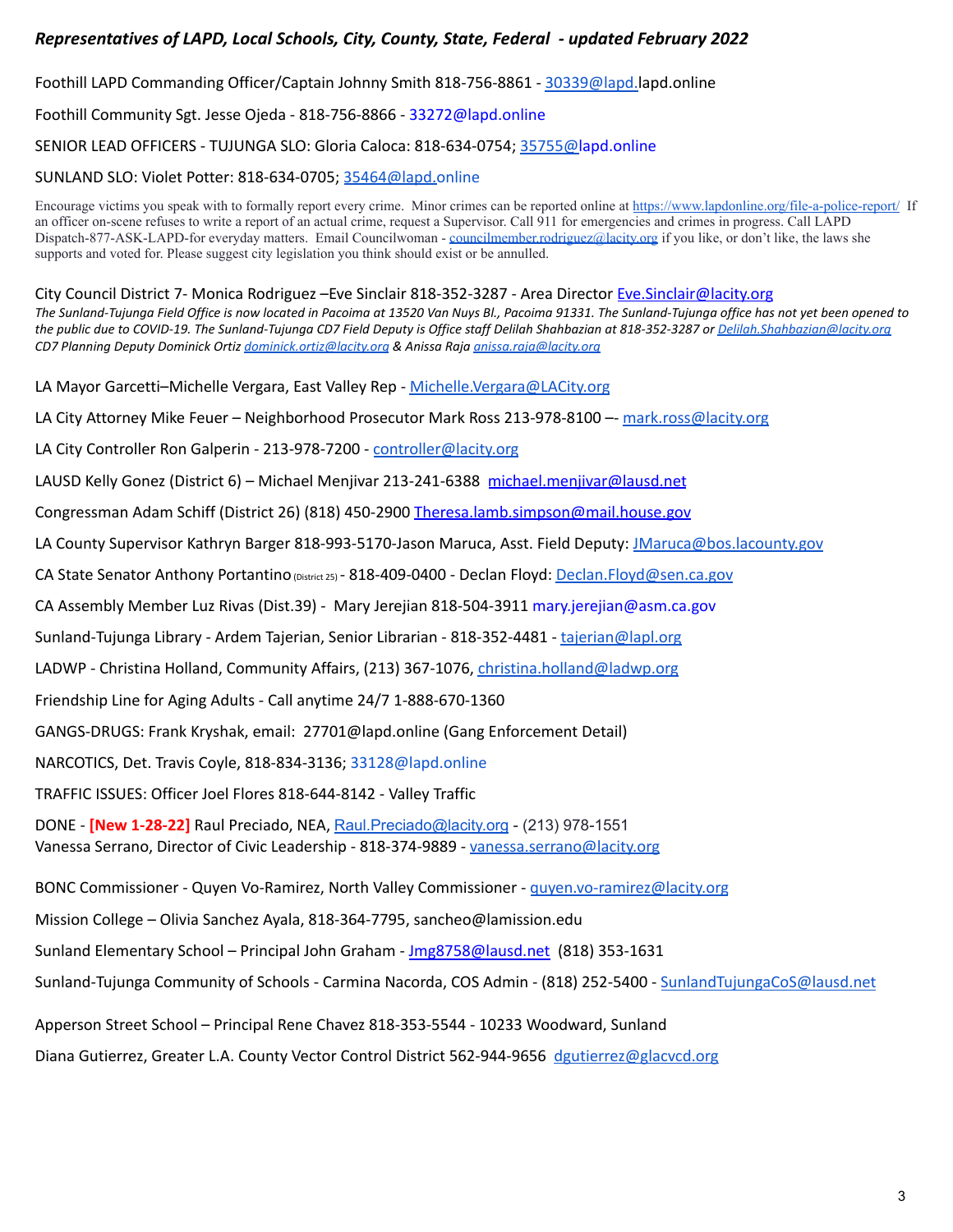## **STNC Committees, Committee Chairs, Meeting Dates/Times -** *updated February 2022* **[all STNC Committee Meetings held via Zoom-committees do not meet on National Holidays]**

#### **STNC Committees**

- a. Beautification Roger Klemm/Nelly Luboff (co-chairs) 3rd Wednesdays  $\omega$  5:30 PM
- b. Budget & Finance Ed Babakhanian 4th Wednesday @ 6:00 PM
- c. Neighborhood Watch meetings 2nd Tuesday, 9 a.m. via LAPD Zoom
- d. Land Use Pati Potter 1st & 3rd Mondays @ 7:00 PM
- e. Community Improvement-Government Affairs 3rd Thursdays @ 10:00 AM
- f. Elections Committee (ad-hoc) Various dates check calendar at stnc.org
- g. Outreach Karen Perdue, VP 3rd Thursdays @ 7:00 PM
- h. Bylaws & Standing Rules (ad-hoc) Bill Skiles/Sandy Capps (co-chairs) TBA
- i. STAT Safe Traffic & Transportation Committee Pat Kramer 4th Tuesdays @ 6:00 PM
- j. STARC Arts, Culture & Recreation Committee Joe De Cenzo 4th Tuesdays @ 7:30 PM
- k. Executive Committee Lydia Grant 4th Wednesdays @ 7:00 PM
- l. STNC Youth & Adult Education Committee Lallah Rowe, Chair 3rd Tuesdays @ 6:30 PM

#### **Community Impact Statement Submitters**

Jon von Gunten Carol Hutchinson Karen Perdue Shirley Kim Claire Gordon

## **STNC Bank Card Holders**

Ed Babakhanian, STNC Treasurer Carol Hutchinson 2nd Card Holder

# **STNC Second Signers**

Cindy Cleghorn Carol Hutchinson, Alternate

#### **STNC Committees & Members affirmed by the STNC Board: \* = STNC Boardmember**

**STAT Committee**: Chair Pat Kramer, Co-Chair Jon von Gunten\* Committee Members: Gerald Sherman, George Arakel, Barbara Rowe, Roger Swart and Leny Freeman\*

**STARC**: Chair Joe DeCenzo Committee Members: Gerardo Barrientos, Debby Beck, Lucy Berman, Dawn Jenkins, Bill Skiles, Corey Stein, Michelle Wadler\* and KT Travers\*

**Beautification Committee**: Co-Chairs Roger Klemm and Nelly Luboff Committee Members: Carol Hutchinson\*, Gerardo Barrientos, Judy Sutherland, Marjorie Maxon, Angela Nordhagen, and Steve Black

**Land Use Committee**: Co-Chairs/Vice Chairs: Pati Potter, Bill Skiles, Richard Marshalian. Committee Members: Cindy Cleghorn\*, Nina Royal\*, Liliana Sanchez, Vartan Keshish, Betty Markowitz, Berj Zadoian, Cathi Comras, Arsen Karamians, and Stephanie Mines. Planning 101 Training Required for all LUC members.

**Ad Hoc Bylaws & Standing Rules**: Co-Chairs/Vice Chairs: Bill Skiles, Sandy Capps. Committee Members: Cindy Cleghorn\*, Mark Seigel\*, Lydia Grant\*